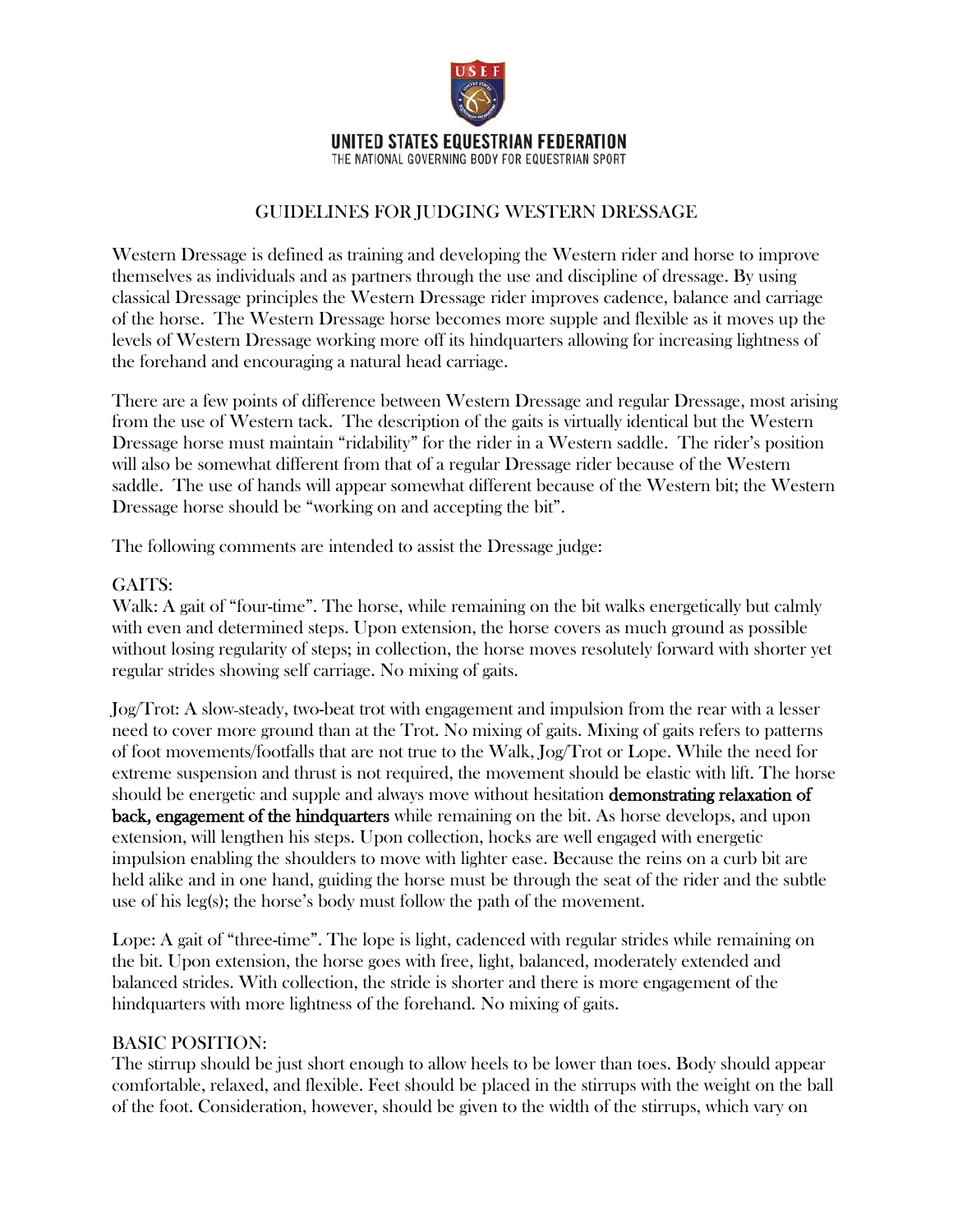

Western saddles. If stirrups are wide, the foot may have the appearance of being home when, in reality, the weight is being properly carried on the ball of the foot.

All movements should be obtained without apparent effort of the rider. He should be well balanced with his loins and hips supple, thighs and legs steady and well stretched downward. The upper part of the body should be easy, free, and erect. The seat, as well as the hands and legs, is of great importance in Western Dressage. The rider who understands how to contract and relax his loin muscles at the right moment is able to influence his horse correctly.

### USE OF HANDS

One Hand - In repose, arms are in a straight line with body, and the one holding the reins is bent at the elbow. Only one hand is to be used for reining and hands shall not be changed. Hand to be around reins. When ends of split reins fall on near side, one finger between the reins is permitted. When using romal or when ends of split reins are held in hand not used for reining, no finger is allowed between the reins. Rider may hold romal or end of split reins to keep from swinging and to adjust the position of reins, provided there are at least 16 inches of rein between the hands. If a romal is used, hands are to be above the horn and as near to it as possible. Bracing against horn or coiled riata will be penalized.

Two Hands – Hands should be low and close together without touching each other or the horse, and with the thumb as the highest point. The elbows and arms should be close to the body, forming a reasonably straight line from the rider's elbow to the horse's mouth enabling the rider to follow the movements of the horse smoothly and freely and to apply his aids imperceptibly. This is the only position that makes it possible for the rider to school his horse progressively and correctly.

### "ON THE BIT" AND HEAD CARRIAGE

Western Dressage horses are not shown with a hanging loop rein; the rider has a "light" contact with the horse's mouth. The horse must show acceptance of the bit with a quiet mouth and a willingness to maintain light but steady contact with no resistance. The seat and legs ride the horse forward into a "receiving" hand. The horse must take the contact on the hand, not the rider taking the contact on the horse. The use of hands on reins will actually vary from horse to horse depending on their level of "finish" but "constant bumping of the bit" and "a gaping mouth" are considered major faults. The emphasis is on a quiet mouth with head carriage that reflects the degree of collection and appropriate balance for the individual horse.

"Good hands" are a rarity in any discipline but are very, very highly valued in Western Dressage. The concept of a "gentle correction" followed by an immediate very slight release of rein pressure is hard to learn but when coupled with a slight half halt the result is a lovely, soft carriage of the head and neck and a happy acceptance of the Western bit.

The head carriage of the Western Dressage Horse is the result of the horse carrying his entire body in balance. Overall head and neck carriage should be in relationship to the individual's natural conformation, showing the proper flexion of the poll and lightness of mouth achieved through proper training techniques which allow the horse to move in total balance and harmony.